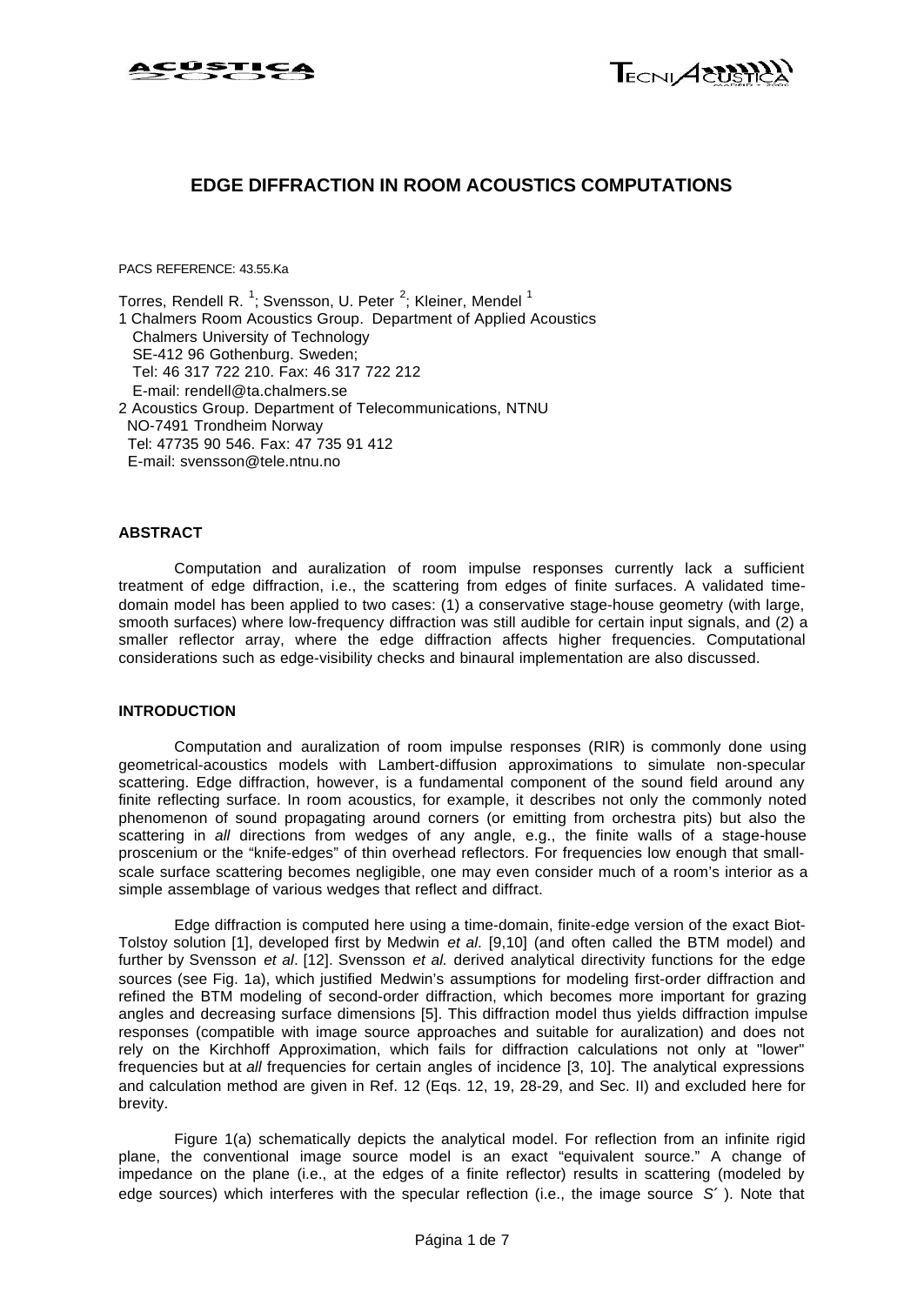

energy-based Lambert "diffusion" methods neglect phase information and inherently cannot replicate the correct interference effects of edge diffraction components from non-specular directions to the receiver [13]. Furthermore, even if some phase is assumed, a Lambert edge source directs its lobe maximum in the normal direction from the plane and does not reproduce the actual, more complex (diffraction) directivity, which varies with incidence angle and position along the edge.

The model has been validated for several different geometries, such as a circular disc and a thin rectangular plate [5,12], a right-angle step discontinuity [2], thick barriers [10, 16], doublediffraction from knife-edges [16], and 2D "wedge assemblages" of spheres and rough surfaces [6, 7]. The individual "wedges" for the examples below fall within these cases, so we concentrate here primarily on applying the computations to room acoustics.



Figure 1. (a) Schematic drawing of edge sources, (b) stage-house example.

### **A CONSERVATIVE TEST GEOMETRY**

The analytical model by Svensson *et al*. was initially applied in room acoustics to calculating diffraction from the edges of an unenclosed stage-house [14] shown in Figure 1(b). (Ouis [11] and Kovitz [8], however, have applied the BT solution in simpler forms.) The proscenium height and width are 14.5 m and 18.6 m. The back wall is 12.5 m high and 14 m wide. The stage depth is 8.3 m, with a horizontal floor. The stage-house sits eccentrically  $(Dx = -0.8 \text{ m}, Dz = 1.25)$  in the finite baffle, with height 30 m and width 40 m. With the origin bisecting the rear-floor edge, the source's and receiver's coordinates are (-2, 7, 1.18) and (-2, 20.9, -0.4) [m].

The stage-house form was chosen as an ideal conservative test geometry. First, it is a "typical" concert hall component with a complex shape involving several different wedge angles and many different reflection-diffraction paths. It is also a "conservative" geometry where geometrical acoustics should hold for most reflection paths (except at very low frequencies), due to the large dimensions of the smooth reflecting surfaces. The "non-shadowed" source-receiver orientation was also conservative, compared to receiver positions hidden from the source. The computations employed edge-visibility checks (described below) to include combinations of specular/diffractive components, e.g., the path *sp-ed* (*specular* reflection to *edge* diffraction) in Figure 1(b). Such paths greatly improved agreement between computed RIR and scale-model measurements, and the total contribution from edge diffraction (first- and second-order direct paths, plus *sp-ed*, *ed-sp*, and *sp-edsp*) are shown in solid lines in Figure 2(a). Moreover, without these extra combinations, the total edge diffraction would be incompletely predicted.

In the frequency-response function in Fig. 2(b) for the RIR "with and without" the total computed diffraction, level differences of only about 1-2 dB appeared below about 200 Hz. Nevertheless, "ABX" listening tests showed that this small spectral change was clearly audible for certain input signals. Here the impulse responses with different orders and components of diffraction were convolved with the following anechoic signals: pink noise, (synthesized) organ music, male and female speech, and an impulse (which, one may note, emphasizes effects at higher frequencies). The test taker specified whether a given sound "X" was the same as sound "A" or "B" where, for example, "A" was an RIR with diffraction and "B" was one without diffraction. For this study, a significance level of  $P(r)$  < 5% (binomial distribution) was utilized. Thus, with 18 subjects, a ratio of 13 correct answers of 18  $P(r)$  = 3.3%) gave the threshold for a significant audible difference. Cases where 11-12 correct answers were given (*P(r)* = 7−12 %) were marginally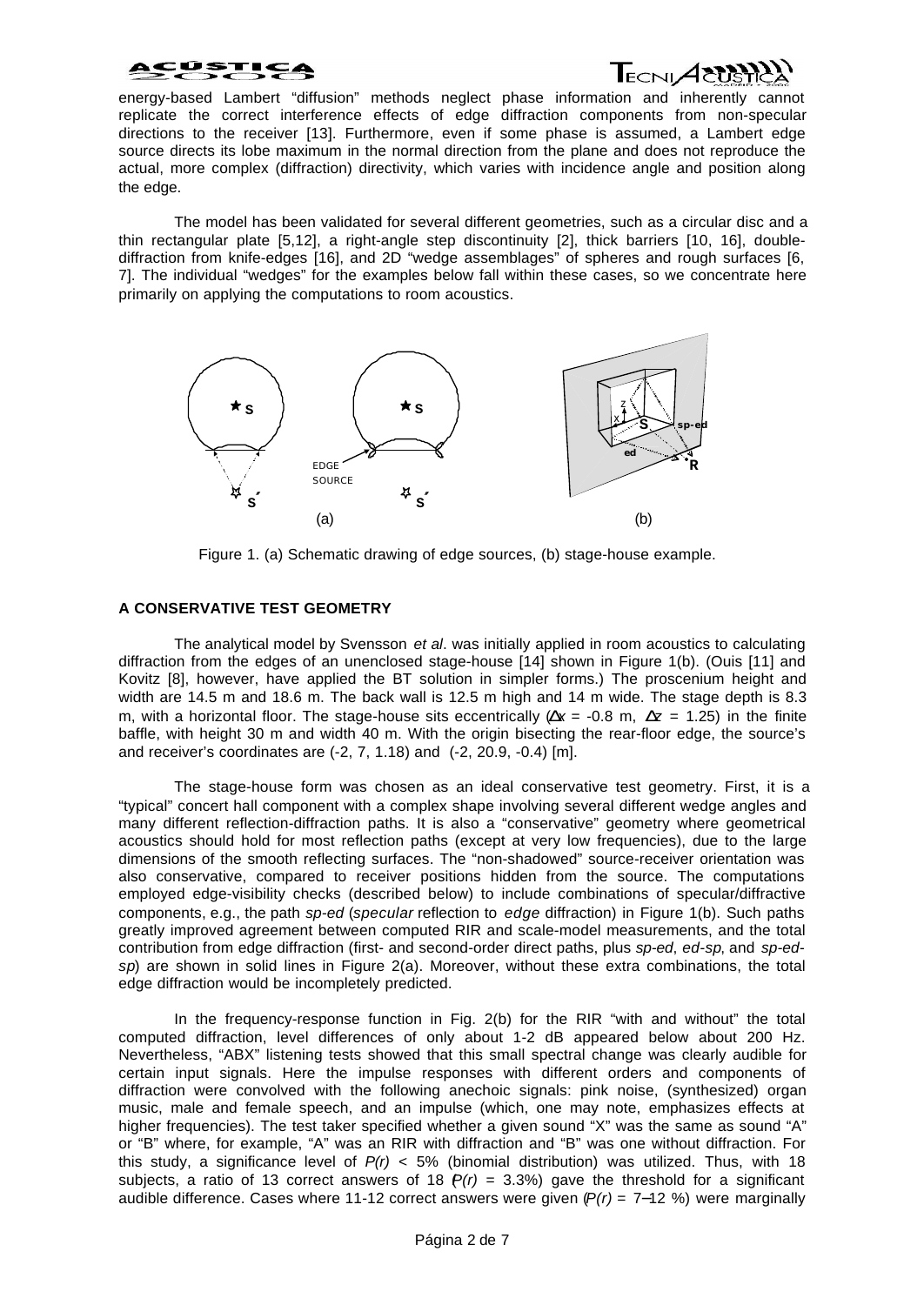# $\mathsf{T}_{\scriptscriptstyle\mathsf{ECNI}}\!\!\mathcal{A}\!\!\mathcal{C}\!\!\mathcal{U}\!\!S$

significant and called "possibly audible." The question "Are the diffraction contributions audible?" corresponded to ABX pairs with or without the total computed diffraction. The question "Is secondorder diffraction audible?" corresponded to ABX pairs with or without second-order diffraction. (Such questions, of course, were not posed to the test takers.) Some initial results are shown in the table below, where the parentheses contain ratios of correct answers. (These results were obtained after computational corrections that revealed greater diffraction effects than described in previously published proceedings [14].)



Figure 2. (a) The computed RIR (normalized and filtered with the measured spark source) with diffraction in solid lines, and specular reflections in dashed lines. (b) The level *difference* (maximum about 2 dB) "with and without" computed diffraction (all orders and combinations). The frequency curve is smoothed over third-octaves, where the horizontal axis is in Hz.

| <b>INPUT</b>  | Are the diffraction    | Is $2^{na}$ -order   |
|---------------|------------------------|----------------------|
| <b>SIGNAL</b> | contributions audible? | diffraction audible? |
| Click         | YES (18/18)            | NO (6/18)            |
| Organ         | YES (13/18)            | NO (10/18)           |
| Noise         | YES (13/18)            | (not tested)         |
| Female Voice  | NO (9/18)              | (not tested)         |
| Male Voice    | NO (7/18)              | (not tested)         |
|               |                        |                      |

Table 1. ABX listening-test results with various orders and components of edge-diffraction. Secondorder diffraction becomes more audible, however, in shadowed receiver positions.

Thus, although the total diffraction calculated in this conservative case may have seemingly small effects on numerical parameters (i.e., corresponding to spectral changes of 1-2 dB), they are nevertheless significant for auralization. Moreover, given the chosen geometry (with large and smooth walls) and the non-shadowed source-receiver orientation, one would expect even greater effects, shifted higher in frequency, from smaller-scale diffracting surfaces distributed throughout a concert hall (e.g., overhead reflectors or irregular wall and ceiling profiles).

Neglecting second-order diffraction for this source-receiver orientation has essentially no audible spectral effect, with a maximum difference of about 0.5 dB in frequency response curves. This is reflected clearly in the listening tests. Nevertheless, one should not automatically neglect second-order diffraction, as it can become more important, e.g., for lower frequencies and smaller surfaces, grazing angles, and shadowed receiver positions. Further listening tests (for a shadowed receiver under a balcony) showed that second-order edge diffraction was audible for all tested signals. More investigation is necessary in this area.

The listening test above was monaural, i.e., excludes head-related transfer functions (HRTFs). However, this still simulates the basic changes (due to including edge diffraction) in the early RIR for source-receiver orientations that involve predominantly frontal HRTF angles and are situated near the centerline, as in our case. Also, we propose below a practical implementation for binaural simulation of edge diffraction, based on its singular behavior along the least-time path for a given source-wedge-receiver orientation. Moreover, this initial study provides at least a first major step toward computing edge diffraction for room acoustics and auralization.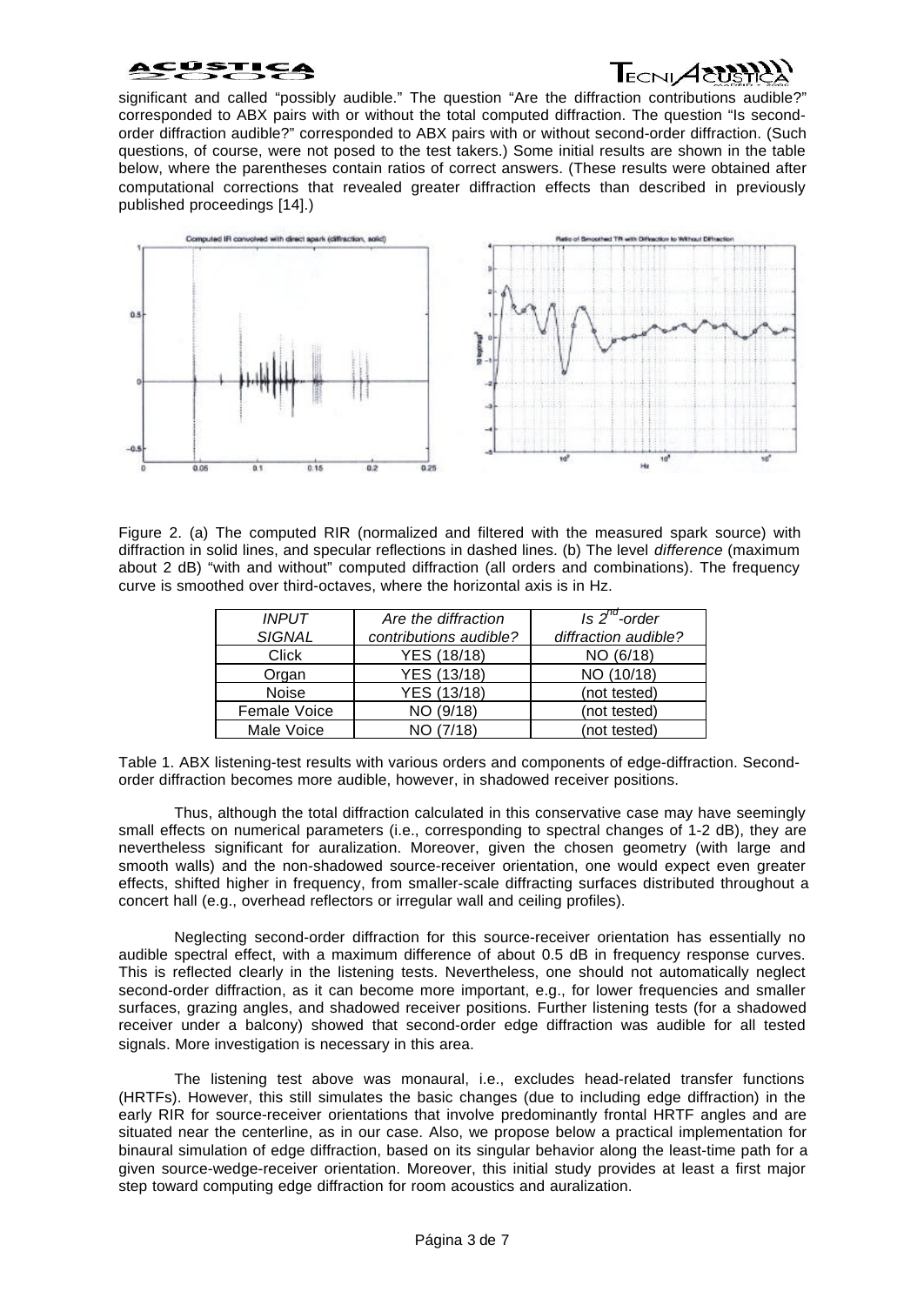



### **EDGE DIFFRACTION FROM REFLECTORS**

In comparison to the stage house (where diffraction was a smaller, low-frequency effect in the presence of large, smooth reflecting surfaces), an array of smaller overhead rectangular reflectors forms a complementary study. First, one can examine a simpler impulse response (i.e., the direct sound, edge diffraction, and possibly a specular reflection) to gain clearer insight into diffraction effects. An advantage, moreover, of the time-domain formulation is that one may separate (or "dissect") the different transient components. (The stage-house impulse response was composed of many reflections whose individual effects were not distinguished.)



Figure 3. The reflector array. Source S5 is about 1 m from receiver R1 (not shown).

The modeled reflector array is shown in Figure 3, along with various source and receiver positions. We compute first- and second-order diffraction, including paths from one reflector to another. The computed impulse response from the reflector array for source-receiver S0-R3 is shown in Figure 4, where the different components are distinguished. Since the reflecting surfaces are much smaller than the stage-house walls, the resulting edge-diffraction interference should also affect higher frequencies, as we see in preliminary results below. The lower two (unsmoothed) frequency plots show level differences when diffraction is modeled. In the lower left plot (for S0-R5), edge-diffraction interference extends into the mid-frequency range. The greater influence of diffraction may be related to the grazing incidence angle to the receiver. For the lower right plot, source S5 and receiver R1 are about 1.4 m apart, directly under the highest reflector. Edge diffraction has less effect here, perhaps because the direct sound and specular reflection dominate. In any case, there appears to be a dependence on source-receiver orientation relative to the reflector array, and one can show that second-order diffraction cannot be neglected at lower frequencies.

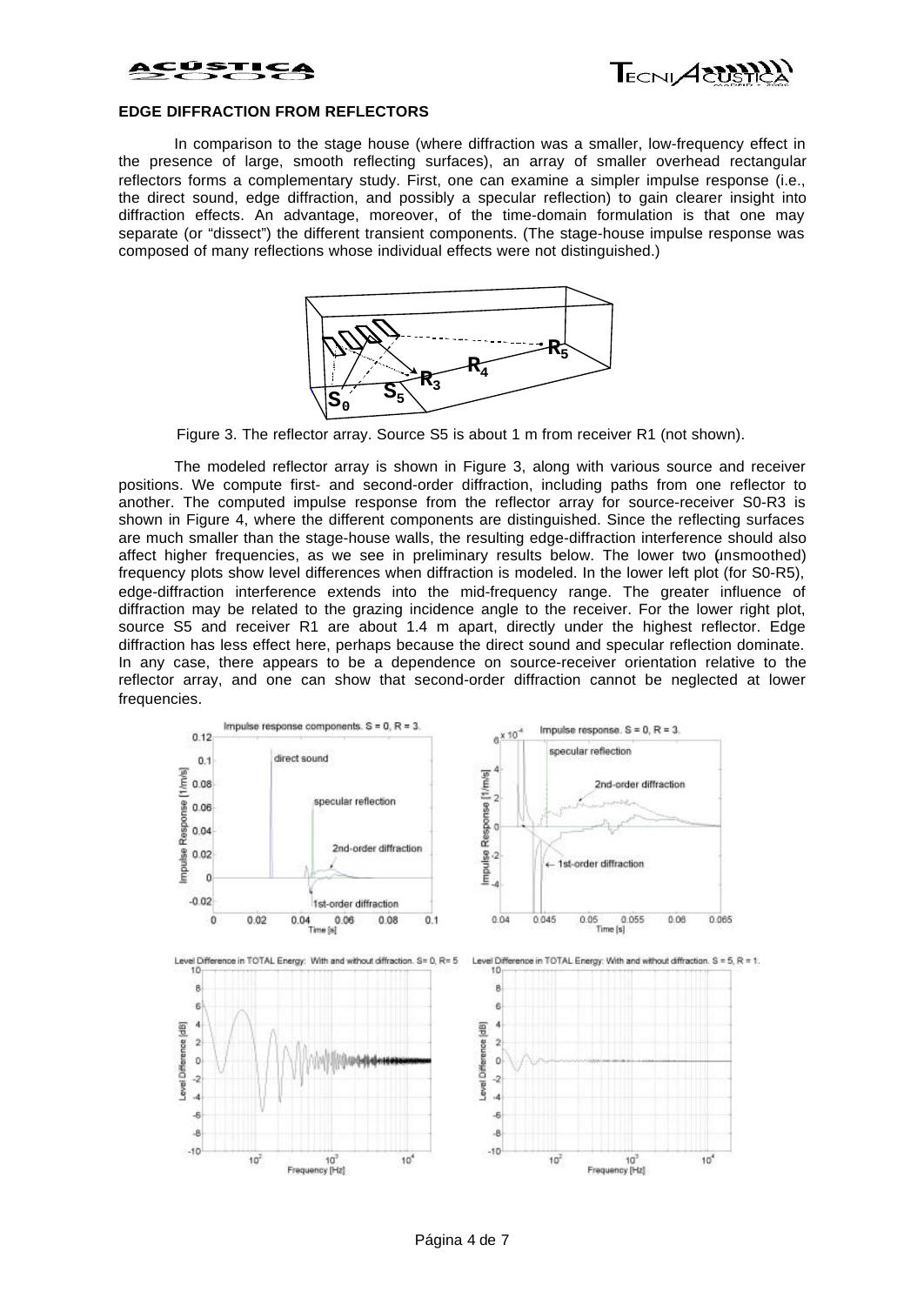

Figure 4. The top two plots show the computed impulse response for S0 and R3. Some of the diffraction components precede the specular reflection because the reflector array is stepped (i.e., does not lie within one plane). The right figure magnifies a high-resolution calculation. The lower frequency plots show level differences (some up to 6 dB) when diffraction is modeled for sourcereceiver S0-R5, and S5-R1. The direct sound (at 1.4-m distance) may dominate in the latter case.

### **COMPUTATIONAL CONSIDERATIONS**

### Edge Visibility Checks

As discussed above, the stage-house study required modeling of the following combinations of specular/diffracted components: *sp-ed*, *ed-sp*, and *sp-ed-sp*. For a simple barrier on a reflecting plane, these three paths are modeled with straightforward use of image sources and image receivers (e.g., Sec. 4 in [4]). For a room, however, with a multitude of reflection paths among concave and convex wedges, one must also construct physically sensible "visibility checks" of whether a given edge contributes diffraction for a selected source-receiver combination.

The *sp-ed* paths, for example, are modeled by replacing each first-order specular reflection with an image source for each reflecting plane. As shown in Fig. 5, however, the edge-visibility check must be able to determine that edge *E1* (perpendicular to the page) is visible to the image source *S¢* and that *E2* is not. Thus, the following visibility check is performed: (1) Check that the path from the image source to the first endpoint of an edge passes through the reflecting plane and is not blocked (e.g., by other planes). (2) Repeat for the second edge point. (3) If at least one of the two edge points is visible, assume that the edge is visible. In addition to this edge-visibility check, all edges of the reflecting plane must also be excluded. For example, although plane *F* is not "visible" (as it spawned the image source), plane *Q* and its edges may be visible via plane *F* for a different source position. The edge that plane *Q* shares with plane *F* may then be considered visible. Such errors must be avoided.



Figure 5. The edge-visibility check should determine that edge *E1* is visible and that *E2* is not.

This initial extension of the program does not divide edges into visible and hidden segments. Thus, Step 3 above is a choice between two approximations: to consider partially visible edges (1) as totally visible or (2) as totally hidden. The first approximation is selected because the visible part of the edge *still* diffracts, although with shortened edge length, whereas the second approximation entirely neglects this diffraction. Although our RIR measurements indicate that we have chosen the better approximation (or that the choice makes little difference here), future implementations of these calculations should further divide edges into visible and non-visible segments.

To summarize, after the visibility checks are completed, the following combinations of specular/diffractive components are computed:

$$
h_{_{sp-ed}}(t; S | R) = \sum_{i} \sum_{j} h_{diffn}(t; S'_{i} | E_{j} | R)
$$
  

$$
h_{_{ed-sp}}(t; S | R) = \sum_{i} \sum_{j} h_{diffn}(t; S | E_{j} | R'_{i})
$$
  

$$
h_{_{sp-ed-sp}}(t; S | R) = \sum_{i} \sum_{j} \sum_{k} h_{diffn}(t; S'_{i} | E_{j} | R'_{k}).
$$

In the first equation, for example, *hsp-ed* is the impulse response for the *sp-ed* paths between the source *S* and the receiver *R*, *hdiff1* represents first-order edge diffraction from an image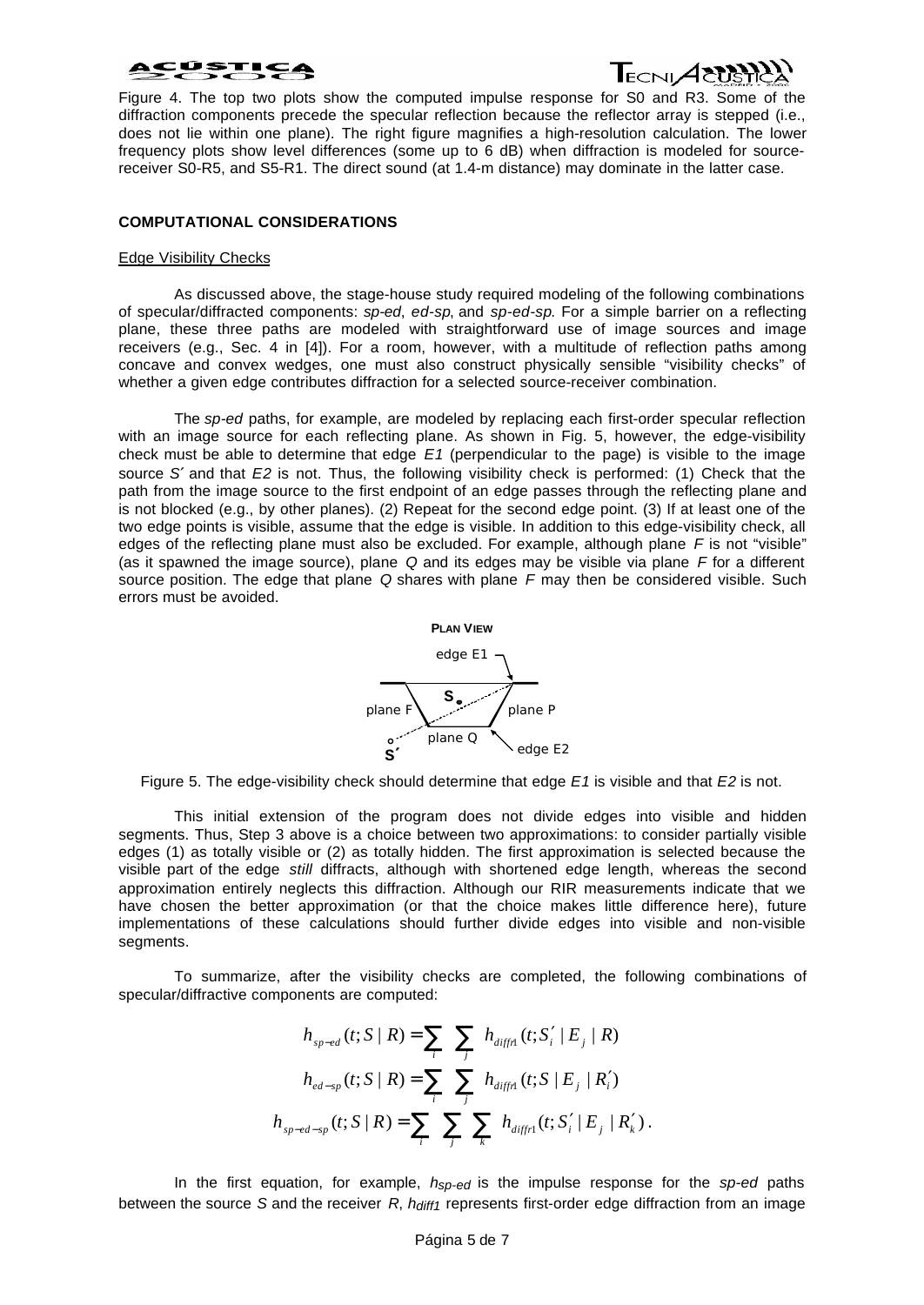## **PISTICA**



source S<sub>i</sub>  $\alpha$ ia each visible edge  $E_j$  to the receiver R, and *t* is time. (An image receiver is denoted by *R¢*.)The summations are done over the indices that remain after the edge-visibility checks. **Binaural Simulation of Edge Diffraction**

For binaural simulation, one must apply head-related transfer functions (HRTFs) to filter the edge-diffraction components. A brute-force assignment of several HRTFs for all of the edge sources along each wedge would be impractical and presumably subjectively unnecessary, as HRTF magnitude functions (as a rule of thumb) vary slowly over 5-10 degree increments [17]. We thus suggest a practical implementation for binaural simulation of edge diffraction, based on its singular behavior along the least-time path for a given source-wedge-receiver orientation.

As shown in Fig. 2 of Ref. 12, the "least-time" point (or "apex" point) *A* lies on the shortest path *L0* from the source *S* to the receiver *R* via the (infinite) wedge. The diffraction amplitude from this point is theoretically singular. This corresponds to a time *t* such that sinh $[h(t)] = 0$  in the denominator of Eq. 1 in Ref. 12, after which the amplitude drops and then decays with time, initially by about  $\left[\text{sqrt}(t)\right]^{-1}$ . Thus, the outer parts of the edge contribute significantly less to the diffraction, except possibly at very low frequencies. This is also evident in measurements and computations. With this in mind, one can use the least-time point on the wedge as a coordinate representing the entire edge relative to the listener, and with this approximation, each wedge then requires only one HRTF.

The source and receiver may also be oriented such that the least-time path for the actual finite wedge does not correspond to the least-time path for its ("virtual") infinite counterpart. In this case, the onset diffraction amplitude could be much less (as discussed with Fig. 2 of Ref. 7), but the "initial incidence point" (i.e., the endpoint that diffracts first to the receiver from the finite wedge) could still be used to determine the "equivalent" HRTF angle.

### **FUTURE WORK**

Future work will include the modeling of more complex spaces and binaural implementation of edge diffraction and reverberation. Further comparison with measurements would allow insight into potential approximations to the numerical modeling, e.g., to possibly increase calculation speed or extend the model's applicability to finite impedance surfaces.

### **ACKNOWLEDGEMENTS**

Financial support was provided by the Axel and Margaret Ax-son Johnsons Foundation, Sweden. The authors also appreciated discussions with consultants at Akustikon (Göteborg) and with Prof. M. Vorländer at ITA, RWTH-Aachen.

### **REFERENCES**

- [1] M. A. Biot and I. Tolstoy, *J. Acoust. Soc. Am.* 29, 381-391 (1957).
- [2] J. P. Chambers and Y. H. Berthelot*, J. Acoust. Soc. Am*., 96, 1887-1892 (1994).
- [3] G. M. Jebsen and H. Medwin, *J. Acoust. Soc. Am*. 72(5), 1607-1611 (1982).
- [4] H.G. Jonasson, *J. Sound and Vib*. 22(1), 113-126 (1972).
- [5] R. S. Keiffer *et al*. *J. Acoust. Soc. Am*., 95, 3-12 (1994).
- [6] R. S. Keiffer *et al*., *Math. Modell. Sci. Comput*. 4, 414-419 (1994).
- [7] R. S. Keiffer and J. C. Novarini, *J. Acoust. Soc. Am*., 107(1), pp. 27-39 (2000).
- [8] P. S. Kovitz, Ph.D. thesis, Penn State University, Pennsylvania (1994).
- [9] H. Medwin, *J. Acoust. Soc. Am*. 69, 1060-1064, (1981).
- [10] H. Medwin *et al*. *J. Acoust. Soc. Am.* 72, 1005-1013 (1982).
- [11] D. Ouis, *Appl. Acoust*. 56, 1-24 (1999).
- [12] U. P. Svensson *et al*. *J. Acoust. Soc. Am*. 106, 2331-2344 (1999).
- [13] R. R. Torres *et al*. "Audibility of 'diffusion' in room acoustics auralization: an initial investigation," *Acustica* (in press 2000).
- [14] R. R. Torres and M. Kleiner, *Proc. of the 16th ICA and 135th ASA*, 371-372 (1998).
- [15] R. R. Torres, U. P. Svensson, M. Kleiner. "Computation of edge diffraction for room acoustics auralization" (submitted).
- [16] G.Wadsworth and J. P. Chambers, *J. Acoust. Soc. Am*.107, 2344-2350 (2000).